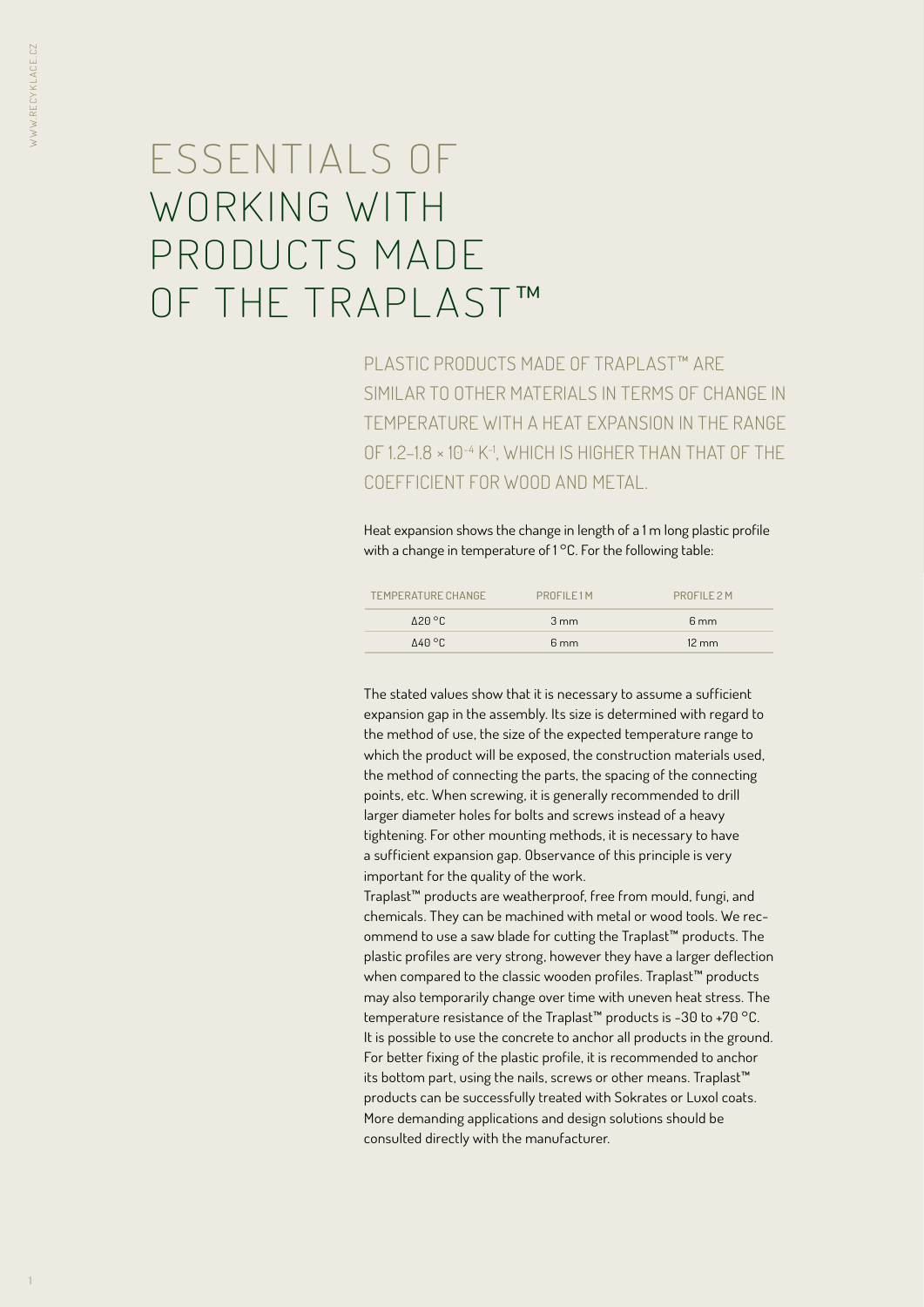

## EXPANSION ALLOWANCE **TRANSFORMATION FENCE SYSTEM**



# **PLASTIC FENCES**

Plastic fence laths, which are attached by zinc-plated self-tapping screws onto horizontal beams are determined for the construction fences from our elements. These are made of hot-dip zinc-plated square tube, which is also coated with plastic, thus greatly increases its life. In order to avoid fence bending or other deformation of the fence field, the lower horizontal beam must be attached to the posts so as to "work" downwards and upwards by about 10-15 mm. Using this way, the thermal expansion of the plastic material is completely eliminated because the beam can move up and down. Another method of mounting, when the two beams are firmly attached to the fence posts and the expansion hole must be pre-drilled into each fence is more laborious and time consuming and, due to the thermal expansion, it does not guarantee a resistance of the fence bars to deformation or avoidance of breakage of the screw fastening bolt fixing the fence to the beam. The use of our plastic profiles as horizontal beams for the construction of fences is only suitable for low and short fences, e.g. small fences for the optical distribution of the garden. In this case, however, the fence field must not be longer than 0.75 m, otherwise, due to the thermal expansion of the material, the deformation may occur.

#### **INSTRUCTIONS FOR INSTALLING THE TRANSFORM FENCE SYSTEM**

### ELEMENTS OF THE TRANSFORM FENCE SYSTEM

**1** Posts 60 × 60 mm, material - zinc-plated iron square tube with coloured plastic finish

- **2** Horizontal laths 50 × 30 mm, material zinc-plated iron square tube with coloured plastic coating
- **3** Square tube fasteners, material coated zinc-plated sheet metal
- **4** Set of self-tapping screws of 4.2 × 38 mm for fixing the fences to the square tubes
- $(5)$  Set of self-tapping screws  $6 \times 15$  mm for mounting the square tube fasteners to the posts
- **6** Set of screws 4 × 40 mm with nut **7** to secure the fence field (square tubes) in the fasteners

#### TECHNIQUE OF MOUNTING THE FENCE SYSTEM

#### **Figure 3**

After installing the fence posts **<sup>1</sup>** , mount square tubes **<sup>3</sup>** . The fasteners are mounted with self-tapping screws **<sup>5</sup>** ). Before attaching square tube fasteners **3** using the self-tapping screws **<sup>5</sup>** , it is necessary to drill holes with a diameter of 4 mm into the post **<sup>1</sup>** . Assemble the tightening square tube fasteners to the posts with the holes up - so that the embedded square tube rests on the bottom and side parts of the fastener. The spacing and positioning of the square tube fasteners on the post **<sup>10</sup>** are determined by the length (height) of the fence planks (fences) **<sup>8</sup>** and determined by the customers according to their needs - see the Figure 4.

#### **Figure 4**

Square tubes in the size of 50 × 30 mm **2** are inserted into the attached fasteners **<sup>3</sup>** , which may, but not be necessarily, be fitted with end caps from both sides. Gradually, using the self-tapping screws **<sup>4</sup>** , the fences **8** are mounted on square tubes. Before fixing the fences using the screws, holes with a diameter of 3 mm must be drilled into the fences and square tubes. The entire finished fence field is fixed to the square tube fasteners **<sup>3</sup>** by means of screws **6** and nuts **7** in the holes in the upper part of the fasteners. The gap (approx. 15 mm) formed between the fixing screw **6** and the square tube **2** is necessary to eliminate the thermal expansion of the fence planks **<sup>8</sup>** . At the end, the posts **1** are fitted with end caps **<sup>9</sup>** .

#### **ENTRANCE WICKET DOORS AND ENTRY GATES**

The supporting structure of gates and wicking doors is basically made of the classical materials, preferably the metal profiles, to which the plastic fences are attached by means of gate screws (see the Figure 1). Prior to this, however, it is necessary to pre-drill a metal hole of at least 2 mm larger than the screw diameter to fix the fences (depending on their length). This expansion hole cannot be pre-drilled in the fence, since the conventional door screws have a fixing face under the head which, when assembled, is pressed into the fence and the effect of the dilatation opening is thereby eliminated. For flexibility of the joint, it is necessary to put a pad under the nut. Do not overtighten the nut, tighten them so that the fence in joint can react to temperature changes. We recommend you to consult the manufacturer a use of other structures if desired.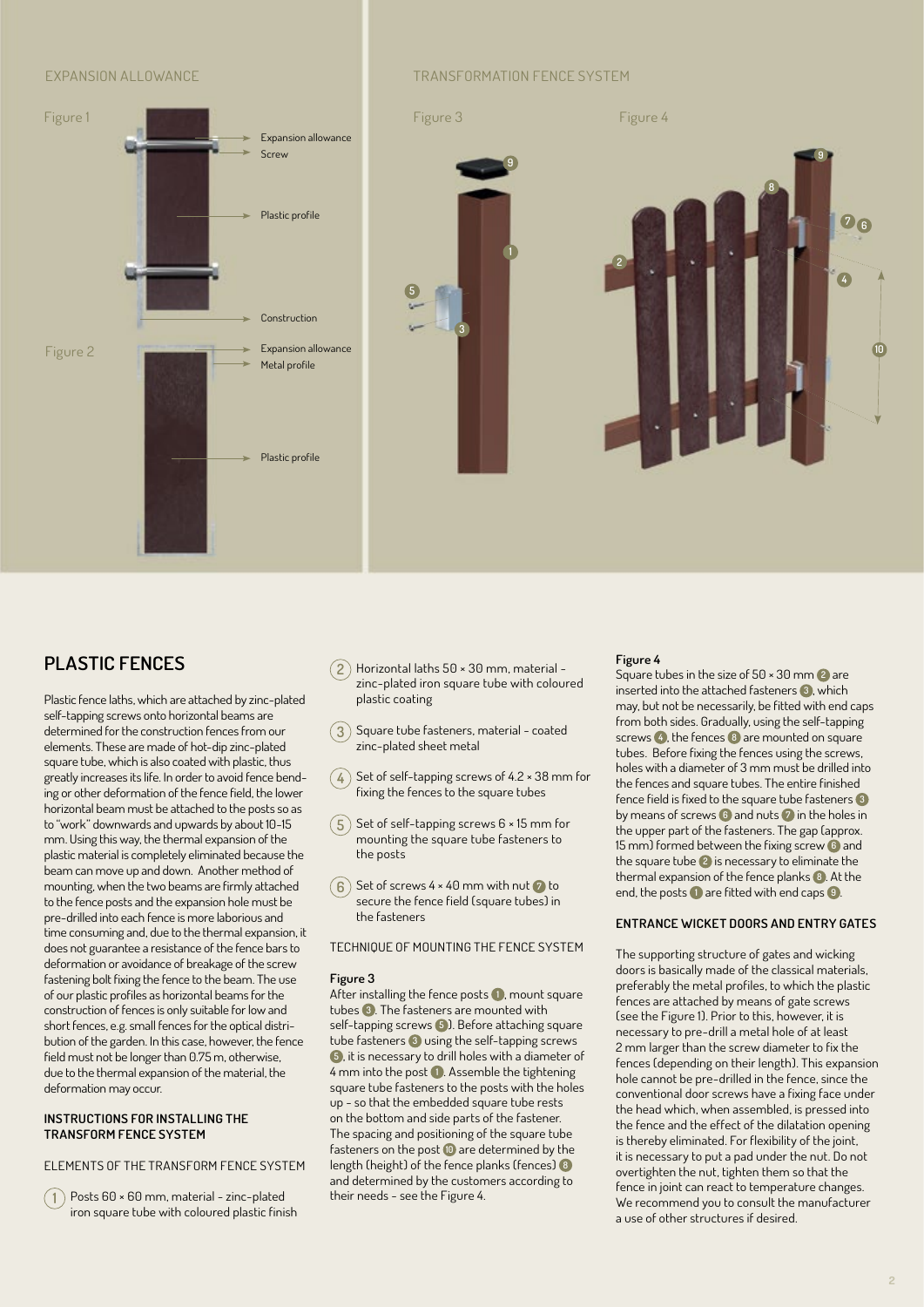

# **PLASTIC GRASSING PAVEMENT**

The construction of paved grass areas has to comply with the CSN 736131-3, including the treatment of the sub-soil, the lower base and bed layers and the building materials used. According to this standard, all construction works and the transport and organizational measures and car park renewals must be carried out. The vegetation panels must be laid so that a gap of at least 10 mm is maintained between the parts, and the side of the panel with smaller holes is facing the loading layer. The grass pavement LITE is designed for passenger and commercial vehicles weighing up to 3.5 tons. Based on our experience and the experience of our customers, a well-compacted original sub-soil with approx. 10 cm of well compacted sifted soil with sand with a grain diameter of 0-4 mm is sufficient for the carriage of passenger cars around family houses, cottages, garages and gardens sufficient. Grass paving with a thickness of 6 cm is determined for the consolidation of areas for trucks, buses and tractors heavier than 3.5 tons. According to the CSN 736131-3, the sub-soil should be two-layered. We recommend a gravel of 100 mm height for the lower layer with a grain size of 0-32 mm. After its compaction, prepare a 50-100 mm thick top layer consisting of sand or fine grain of 0-4 mm. Blocks deposited on thus prepared sub-soil are covered with suitable ground with the grass seed. As a general rule, in all cases, the mesh paving should only be covered up to 3/4 of their height so that grass does not exceed the level of the grassing pavement after taking roots. The full use of grassing pavement depends on its quality grassing.

# **PLASTIC TERRACES**

ELEMENTS FOR ASSEMBLING TRAPLAST™ **TERRACE** 

- $\left(\begin{smallmatrix}1\1\end{smallmatrix}\right)$  Grooved decking boards terraced
- **2** Joist 80 × 40 mm
- **3** Joist 40 × 40 mm
- $\left(\,\mathbf{4}\,\right)$  Self-tapping screw with recessed head  $5 \times 60$  mm

#### BEST PRACTICE FOR MOUNTING TERRACE

The installation of terrace plates from Traplast™ is carried out at temperatures of about 20 °C. At considerably different temperatures, we take into account the thermal expansion of the boards **<sup>1</sup>** and suit the dilation gaps **<sup>5</sup>** , **6** and **<sup>7</sup>** . We recommend using the surface-mounted screws with recessed head 5 × 60 mm **4** for mounting the boards. Always place the screw in the board groove so that the top of its head is exactly at the bottom level of the groove when screwed, see the detail A. The holes for the decking board screws must be pre-drilled at least two mm larger than the screw diameter. Always mount the patio boards on the base structure consisting of base profiles **2** and **<sup>3</sup>** , see the drawings and description of the mounting procedure below, and adhere dilatation gaps between the longitudinal and transverse sides of the boards. Size of dilation between the shorter sides of the terrace boards **5** should be 7 mm and between the longer ones **6** 3 mm. Also pay attention to the approximate distance between each base

profile - see both mounting drawings. If the terrace is adjacent to the wall, then a gap of at least 15 mm must be left between the wall and the basement structure. Unless the terrace is enclosed by a wall, it must be enclosed by a suitable trimming element, such as a garden curb made of Traplast™ material. This avoids undesirable movement of the terrace. Decide the mounting procedure depending on the longitudinal length of the terrace – up to six meters of the longitudinal length or over six meters the longitudinal length – see the mounting drawings.

Due to the method of bedding of the base joists **<sup>2</sup>** and **3** and the fixing of the boards **1** for the terraces long over six meters, the thermal expansion is spread over in individual 1.5 m segments and thus there is no threat of an excessive change in the length of the terrace as the whole. For the proper functioning of this system, it is necessary to fix the joists 80 × 40 mm **2** to the base of the terrace to avoid any undesirable shift. When assembling base joists **<sup>3</sup> <sup>2</sup> <sup>3</sup>** keep a gap of 20 mm **7** between them.

INSTALLATION GUIDELINES FOR OUR PRODUCTS, INCLUDING SMART MODULAR SOLUTIONS CAN BE FOUND ON WWW.RECYKLACE.CZ